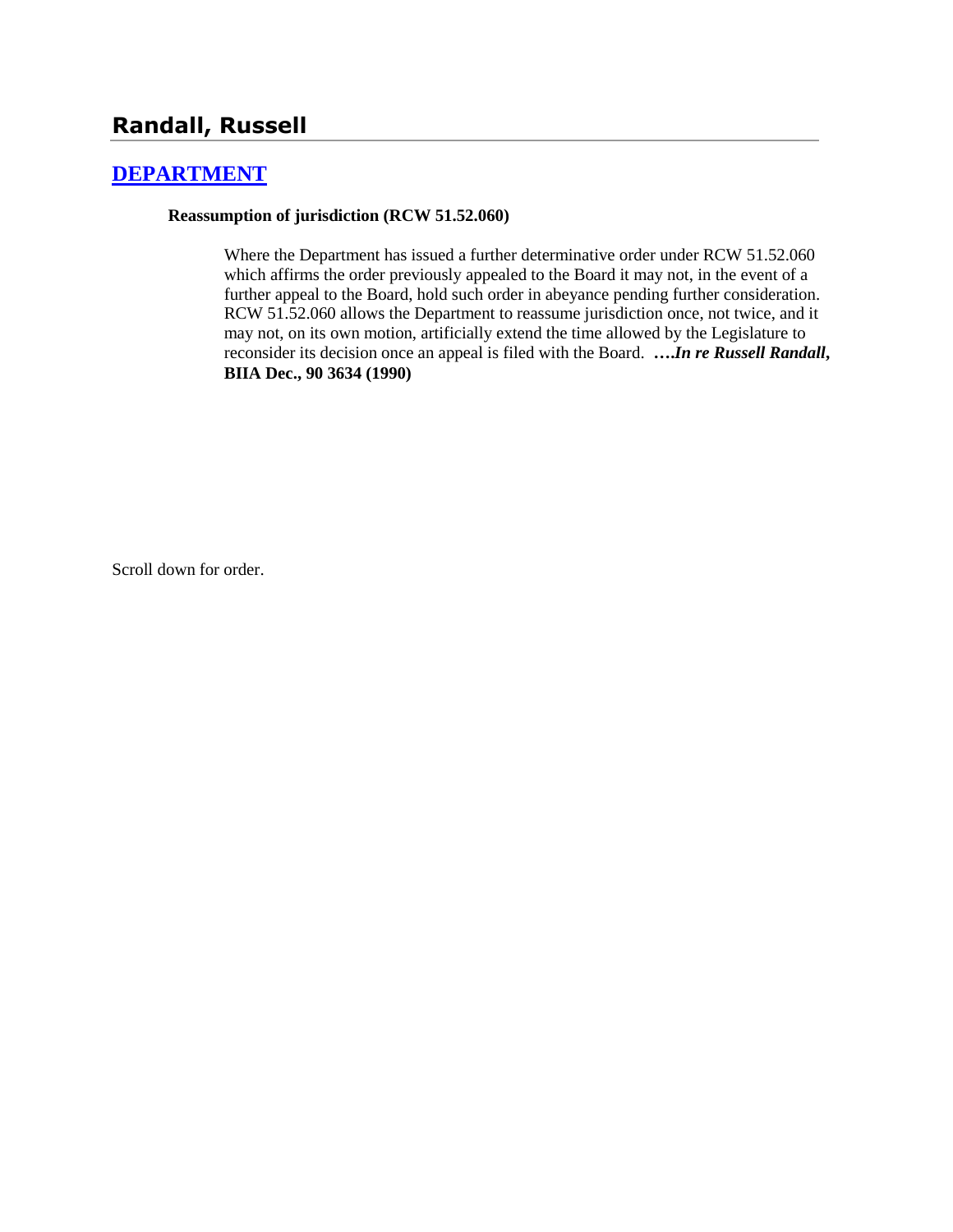## **BEFORE THE BOARD OF INDUSTRIAL INSURANCE APPEALS STATE OF WASHINGTON**

**)**

## **IN RE: RUSSELL L. RANDALL ) DOCKET NO. 90 3634**

## **CLAIM NO. J-534209 ) ORDER DISMISSING APPEAL**

An appeal was filed by the claimant, on June 28, 1990, from an order of the Department of Labor and Industries dated May 30, 1990. The order purported to affirm an order dated May 31, 1989. The order of May 31, 1989 closed the claim. The appeal was granted on August 9, 1990.

From a further review of the Department record in this matter and the records of the Board in the appeals assigned Docket Nos. 89 4053 and 90 0462 it is apparent that the Department had no legal authority to issue the order of May 30, 1990.

On August 9, 1989 the Department issued an order in response to the claimant's protest of the May 31, 1989 closing order. On September 19, 1989 we received the claimant's appeal from the order of August 9, 1989. In response to the notice of appeal the Department held the order of August 9, 1989 in abeyance by an order dated October 12, 1989. As required by RCW 51.52.060 we denied the appeal without prejudice to the right of any party to appeal from any further order of the Department.

Thereafter, on January 5, 1990, the Department entered another order which affirmed the order of May 31, 1989. On January 26, 1990 the claimant filed another appeal to the Board (Docket No. 90 0462). Then, by an order dated February 22, 1990, the Department entered an order purporting to hold the order of January 5, 1990 in abeyance. Recognizing that the Department no longer had any legal authority to further consider the matter we granted the appeal of the order of January 5, 1990.

RCW 51.52.060 allows the Department to reassume jurisdiction once, not twice, and we will not permit the Department, on its own motion, to artificially extend the time allowed by the Legislature to reconsider its decisions once an appeal is filed with the Board. The orders of February 22, 1990 and May 30, 1990 were issued without any authority in law and are therefore null and void. The appeal from the order of May 30, 1990 must therefore be dismissed. This is without prejudice to the right of the claimant to pursue his appeal of the order of January 5, 1990 (Docket No. 90 0462). It is our understanding that the parties have reached an agreement in that appeal to remand the claim to the